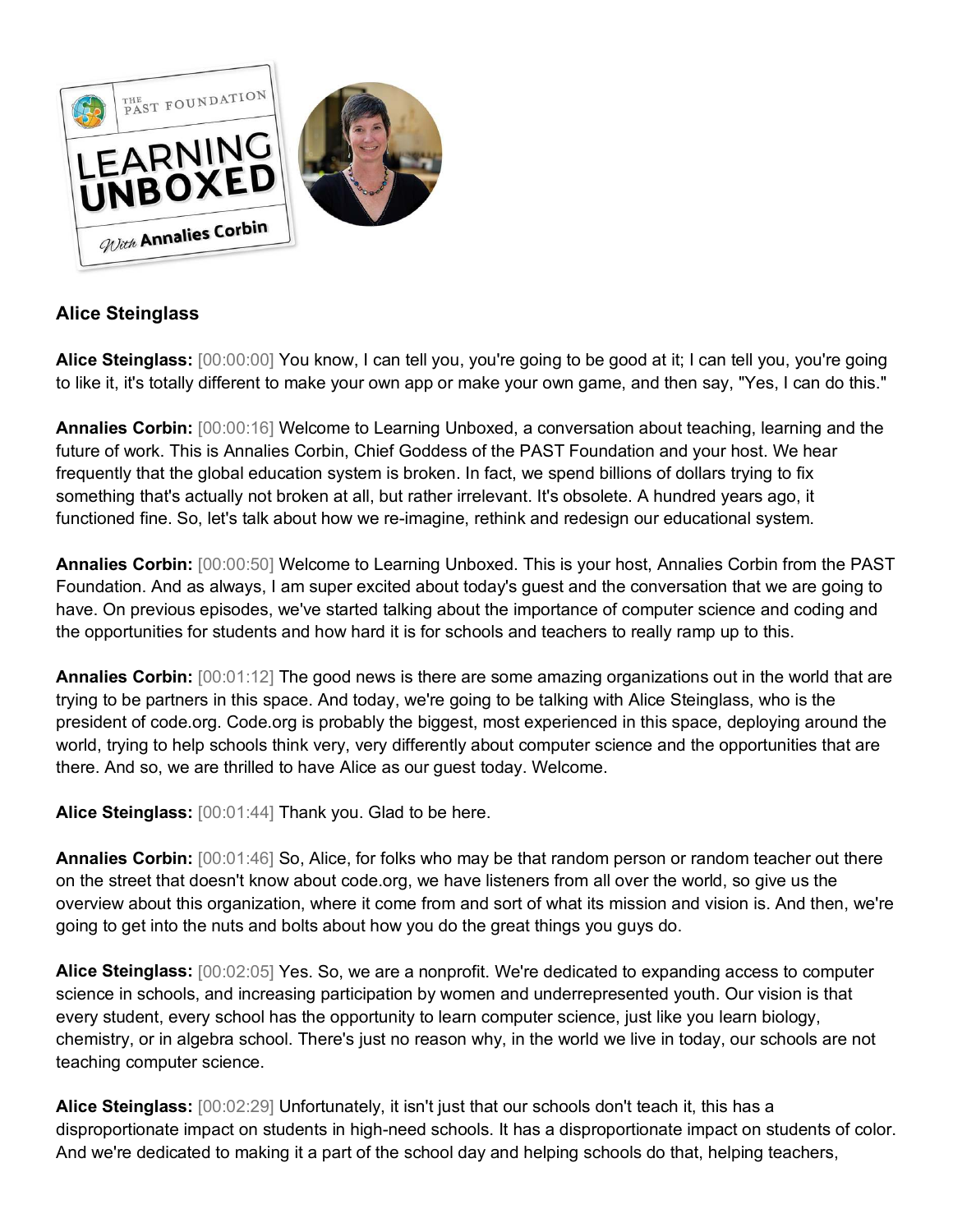helping administrators, helping schools bring computer science, just as any other subject, as part of the school day so that all kids have this opportunity.

**Annalies Corbin:** [00:02:56] Absolutely. And it seems crazy. We spend so much time at PAST working in that space of helping schools, quite frankly, retool for the 21st century, and the needs of where our kiddos are trying to get today, and certainly, what our employers and our workforce are asking us for. And it seems crazy to us that it's not—every school isn't doing it, and it's a required component for graduation, and viewed just as important as your math class or your language arts class in today's world. But we definitely still see that in lots of places.

**Annalies Corbin:** [00:03:29] And I think that part of it is that schools and teachers, even communities and certainly parents, I'm a parent myself, you know, if you didn't have early experience yourself with coding, it seems like it's completely foreign. So, how do you work—because a lot of this is is application and process and actually getting in the weeds of implementation, but a big chunk of it is messaging, it's marketing. How do you tackle that? I ask the same question to other folks in manufacturing, right? You know, how do you change this paradigm?

**Alice Steinglass:** [00:03:59] Yeah. Well, I think you put your finger on it, it is really challenging, right? And I think when we started out, you know, people were looking at it and just the words, computer science, sound scary, right? There's this thing, I don't know it, I didn't learn it at school because you know what, almost no teachers learned it in school 20, 30 years ago, right? And so, we're just—even last year, most schools of education in America don't teach computer science. So, we have a world where the teachers are being asked to teach something that they didn't learn in school. And we can talk in a minute about the marketing, but I'd love to get into the implementation with you for a moment. You want to talk about a little bit about what that looks like because I think understanding what that looks like is part of it, right?

**Annalies Corbin:** [00:04:41] Absolutely. Jump right in. How do you do it?

**Alice Steinglass:** [00:04:42] Yeah. So, okay. You know, it is hard enough to stand in front of a room of 30 high school students to think they know more than you about a subject. It is extra activity when you're standing in front of a group with 30 high school students who are sitting there and saying, you know, hey, I know how to do this or that with computers, and you're supposed to teach them computer science. The good news is that teachers absolutely can do this. They're very successful at it.

**Alice Steinglass:** [00:05:09] We find that, you know, about half our teachers have no experience in computer science when they come to our professional learning programs of the summer. And they are incredibly successful at teaching computer science. And the thing that makes them most successful isn't how much technology they know, it isn't how much they play the computers, it's experience teaching, right? That teachers are, it turns out, fantastic learners, and they're lifelong learners, right? That's how they get into it. They love education. They love learning. And we found that teachers really rise to the occasion. They love learning something new.

**Alice Steinglass:** [00:05:47] And being able to have that experience of learning with their students, you know, teachers learn new techniques, they learn new pedagogical techniques, they learn new things all the time, right? And, you know, if you just take away the barrier of, "Hey, let's talk about this computer science", and you say, you know, "Are you learning new ways dealing with your students? Are you trying new things in your classroom?" The answer is yes. And so, the way we approach it is we approach it as being the lead learner in the classroom, being able to say to your student, "Hey, you know, I don't know computer science either, but we're going to learn it together."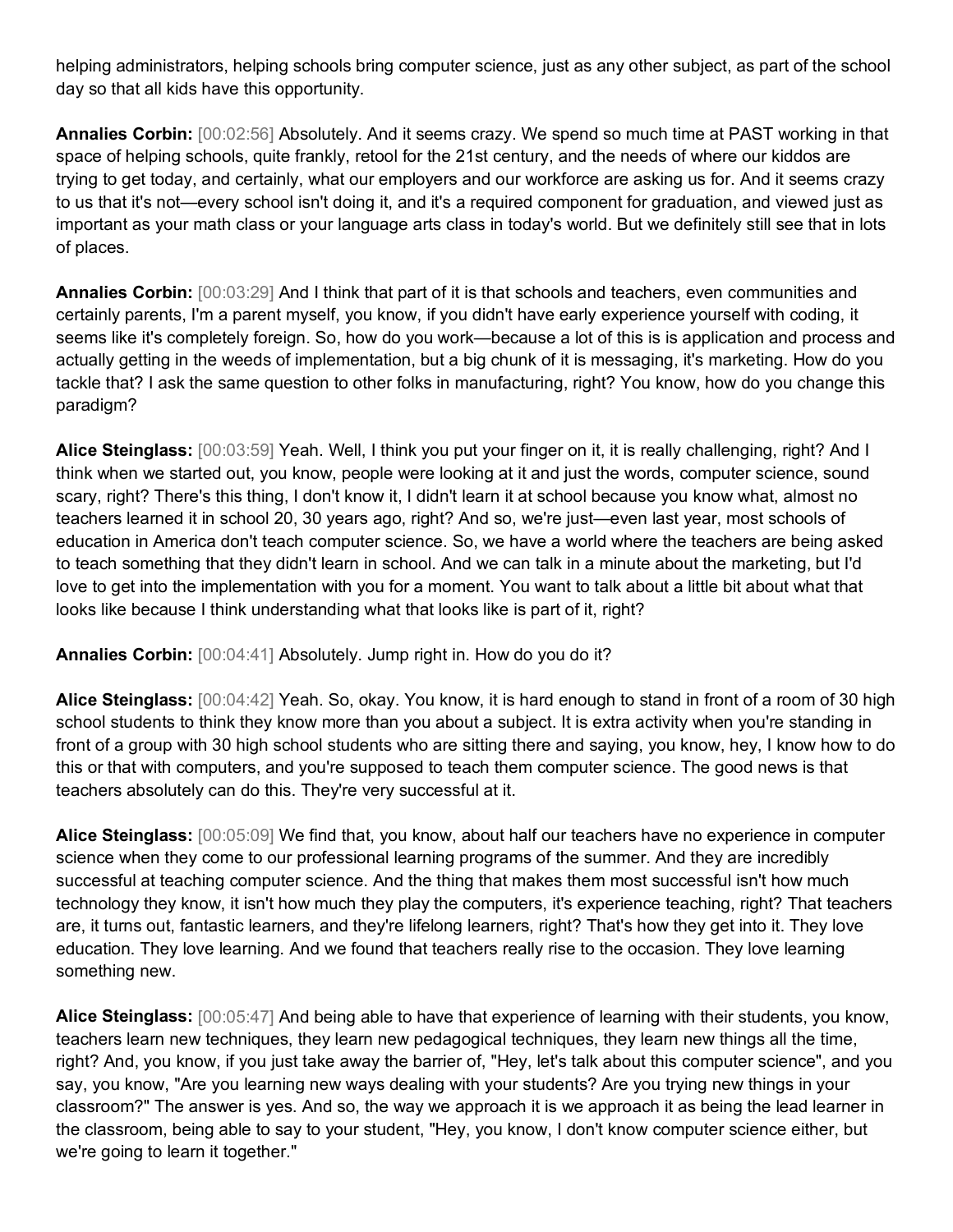**Annalies Corbin:** [00:06:22] Exactly.

**Alice Steinglass:** [00:06:22] And I've got 20 years experience learning. And I know how to learn it. We're going to learn—we're going to go on this adventure together. We're going to learn this together. And we do you know, we learn ways of managing that classroom. We have tools and support so that they're guiding the classroom through this period of learning, and learning computer science along with their classroom. And it is successful.

**Alice Steinglass:** [00:06:46] You know, we've had over 100,000 teachers go through a professional learning program, even AP computer science in high school, our teachers are teaching it. They're teaching it—you know, they're learning along with the students, and the students are passing the AP computer science exam. So, you know, everything from kindergarten up through high school, we're helping teachers go on this journey where they are learning computer science with their students. And, you know, I don't know, the teachers are amazing, right? Happy then to-

**Annalies Corbin:** [00:07:18] They are amazing. And I think about we have advocated and used in professional development, not that we are leading the code.org piece, but we repeatedly suggested to schools, "Hey, you know, you send some teachers, send them to code.org, have them participate." So, any number of the schools that we've worked with, you know, in their transition from standardized curriculum to very applied or hands-on sort of approach, really, in an effort to engage students in the here and the now and the relevancy piece. Go and do that.

**Annalies Corbin:** [00:07:52] And, you know, it doesn't matter that you're the kindergarten teacher or like you said, the high school teacher with expectation that you're going to be teaching AP computer science. Does it make any difference? You too can code, and oh, by the way, your kids are showing up, and they're coding already. They may not articulate it that way, it may not even look like formalized coding, but the reality is that the kids who have grown up as these digital natives, they don't—you know, the kids in K-12 today don't know a world without that device.

**Annalies Corbin:** [00:08:27] And so, they have learned how to adapt and utilize and modify a lot of things in that sort of digital space and world. And it was just never codified. And for the teachers, I think it's freeing, back to your point. I love that you said that because that's exactly what I see. I watched them get down on the ground with their little kids, the elementary teachers in their iPads and their Spiros. And, you know, they are changing the world, and they're thrilled about it.

**Alice Steinglass:** [00:08:52] Oh, the elementary school teachers, yeah. You know, we started there, you know, to your question of, you know, where do you start, right? About half of our activities for elementary school are what we call unplugged. You don't even need a computer to get started, right? These are activities that teach sort of the concepts of computational thinking. So, how do you think about computers? How do you think about algorithms? How do you think about these concepts in the space of what makes sense in an elementary school classroom?

**Alice Steinglass:** [00:09:20] And so, that can be anything from—one of our activities is about singing songs, right? And you're singing a song with a classroom. And a song like—ultimately, McDonald's has a farm, right? It has a chorus that repeats throughout the song. And so, you can think about, well, what does it mean to have something repeat? What does it mean to have something a computer would do that it does again and again? Well, in computer science, I call that a function.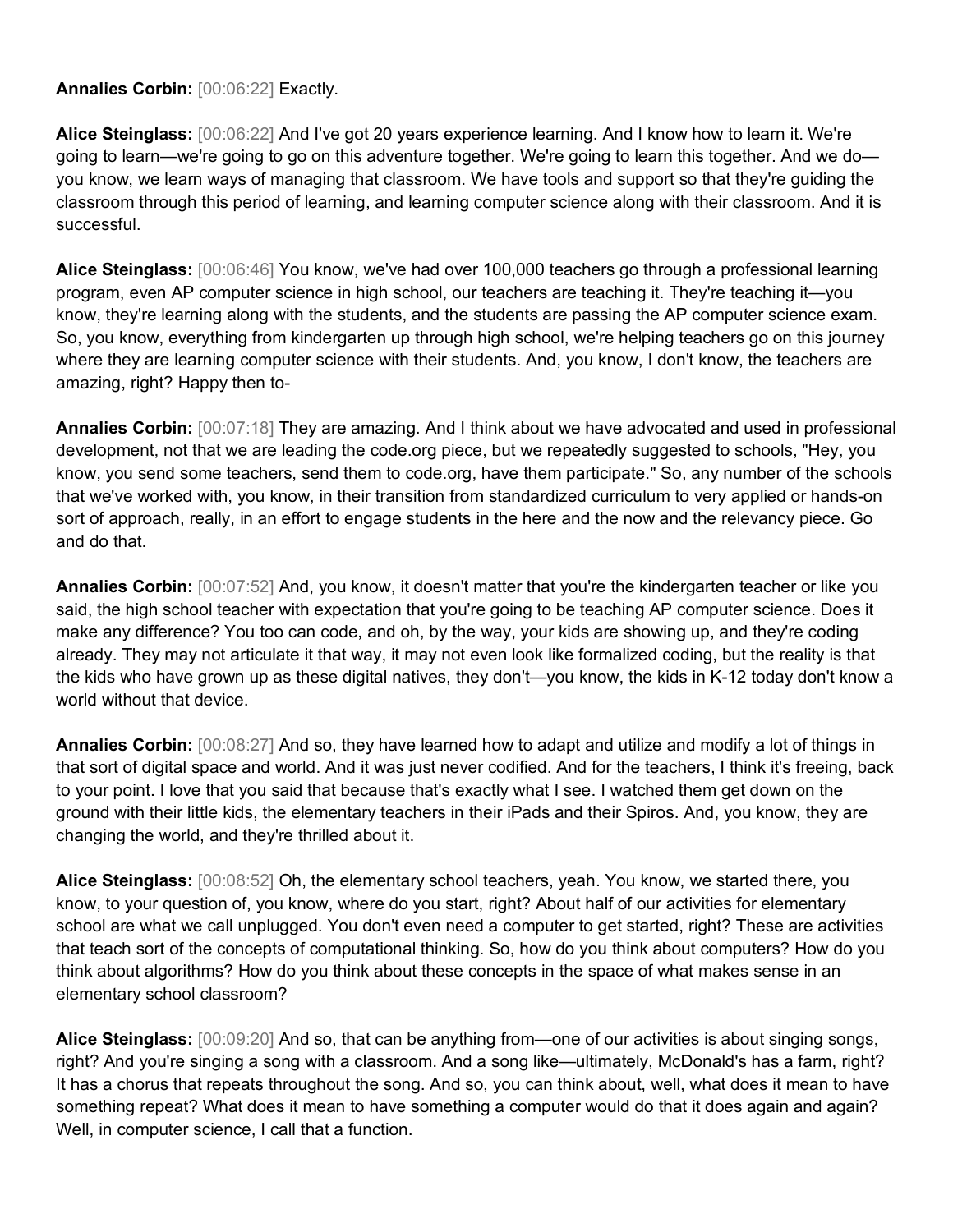**Alice Steinglass:** [00:09:46] And so, we sort of have a function in our song. And we can circle that on the board and we can all sing it again. And not only is that a function, but there are pieces of it that change each time, right? Like you can do it with a pig. And if you do it with a pig, the pig goes oink, and if you do it with a chicken, the chicken goes bock, right? And so, we're learning a little bit of computer science, and we're learning it in a phase and in a way that's really engaging to a bunch of, you know, younger students and fits in really nicely with what a second-grade classroom might look like or a third-grade classroom might look like.

**Alice Steinglass:** [00:10:18] And then, when it comes to the computers, I think the other thing that's really important is making it easy for teachers to be able to pick up. So, we wanted to make it so that they don't need to install any apps. We want to make it so that, you know, you could just go to a website, and it's there, and it's running, and it will work on your tablet, it will work on your computer, and just make it really easy for a teacher to get started. Oftentimes, the way people start is with the hour of code, and that is a—you know, I guess this goes back to your initial question of, you know, how do you market it.

**Annalies Corbin:** [00:10:53] Right. Well, an hour of code, I would say, has been wickedly successful. I mean, when it's going on, when it's the season, right?

**Alice Steinglass:** [00:11:01] Yeah.

**Annalies Corbin:** [00:11:01] At least in Ohio where we are, you can walk into any school in the state, and someone is engaged in our code. You can't walk into a building almost and not hear them talking about it. So, it's effective.

**Alice Steinglass:** [00:11:15] That's fantastic. And, you know, so, the hour of code is both. It's fantastic, but it also—I don't want it to be an excuse for not teaching computer science, right? You know, nobody's going to learn computer-

**Annalies Corbin:** [00:11:25] Oh, absolutely. But it lets people tow in.

**Alice Steinglass:** [00:11:28] Yeah, exactly.

**Annalies Corbin:** [00:11:28] Yeah, it's low-hanging fruit, right?

**Alice Steinglass:** [00:11:30] Exactly.

**Annalies Corbin:** [00:11:31] Yeah.

**Alice Steinglass:** [00:11:31] And what we find is it's an entry point, right? It's a—you know, if you're not sure if you could teach computer science, if you're not sure if your students will like it, if you try in our code, it's a onehour commitment. And it's just a way—you know, if you don't have an hour in your class, 45 is fine, do it 45 minutes, right?

**Annalies Corbin:** [00:11:49] Right.

**Alice Steinglass:** [00:11:50] It's an opportunity to try one thing and see if you like it. And what we find is that not only does it teach the students, hey, you know, computer science—they learn a little computer science, and they might learn, "Hey, this is something I could do." It may affect their self-efficacy. It may affect their interest in computer science, right? And as a teacher, it gives you an idea of, you know, what would it mean for me to teach this?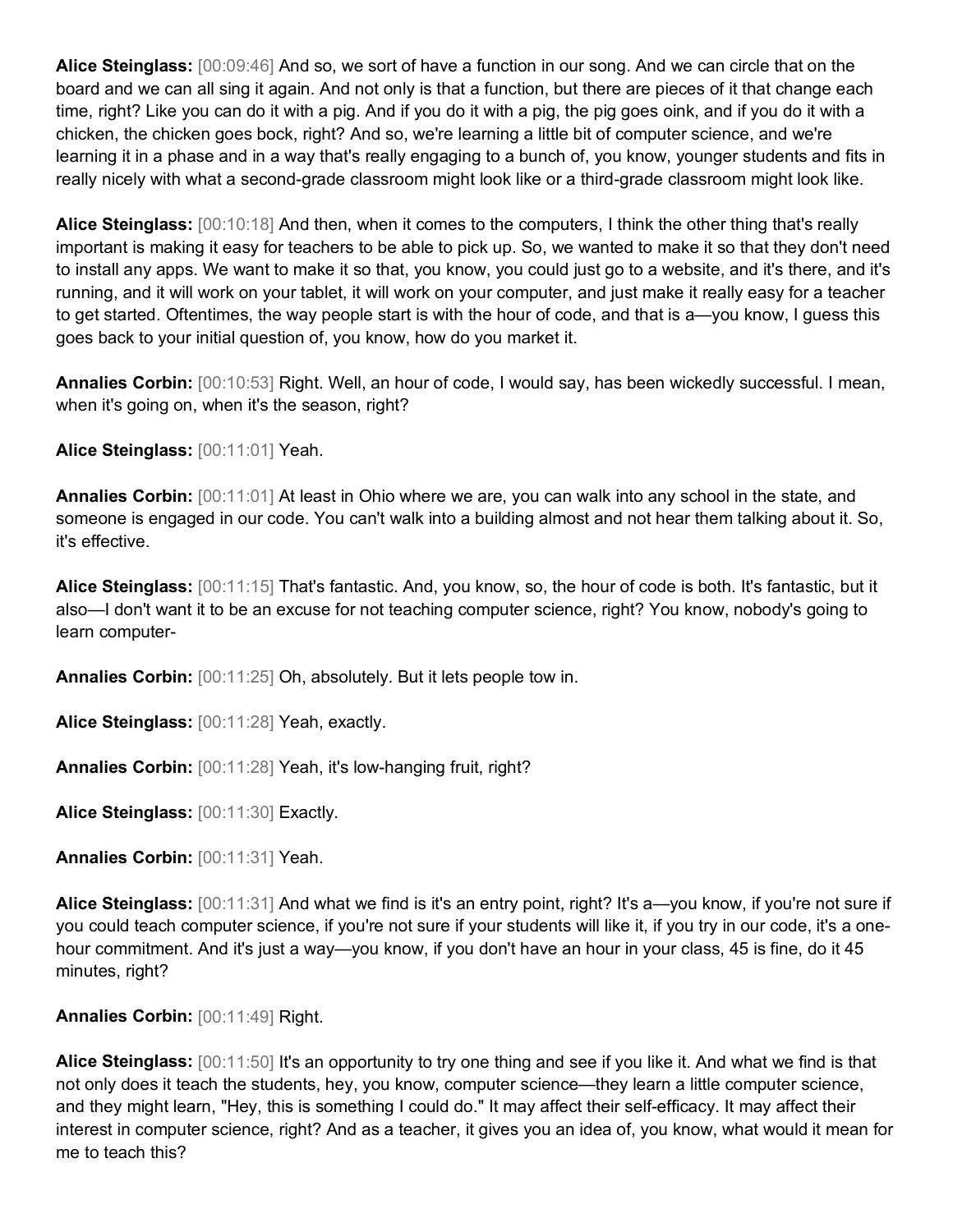**Alice Steinglass:** [00:12:16] You know, is this something I can effectively do with my classroom? One of the things that I thought was most interesting, we did a sort of informal study with thousands of students that we ask them to fill up surveys before or after the hour of code. And we saw that their interest in computer science went up, their desire to take computer science went up, but the biggest impact was with high school girls. And I think part of that is they start out with this misconception that they don't belong in a computer science class.

**Alice Steinglass:** [00:12:45] And being able to try it, you know, I can tell you you're going to be good at it. I can tell you you're going to like it. It's totally different to make your own app or make your own game and then say, "Yes, I can do this." And yeah. So, that's something that we're—I think is a great way to get started and a great way to spread the word, at a school that's not doing it, with a teacher, with students just to get the word out.

**Annalies Corbin:** [00:13:10] I think also, too, for the kiddos, and I love that you circle back around with, you know, trying to get the girls in particular and high school girls, we see this as such a need in so many different aspects of STEM, right? There are all kinds of work that's been happening. There's been a long effort to change the trajectory of women in STEM, women in minorities, underrepresented folks in the STEM sort of ecosystem.

**Annalies Corbin:** [00:13:38] And one of the things that frequently I hear is, "Well, I can't do that", to your point, "because I don't belong there" or "I can't see somebody who looks like me", right? That's a very common sort of phenomenon. And the other piece of it is there's such high levels of access, the barriers to actually enter to try the thing oftentimes, by the time you get into high school, it's really complex between environmental and social and cultural, and all those other sort of barriers that you lump on to the sort of the feeling that folks have that I can't be there or that's not for me.

**Annalies Corbin:** [00:14:14] The other thing that I really like about the code.org process and certainly, the hour of code is that it gives folks that immediate short-term success that could then be translated to something else, which gets me to my next question. How do you actually effectively move folks from "I tried this thing" to now, "I'm going to take this course", but more importantly, "I'm going to take this course because I can see myself in a career down the road that this pertains to."

**Alice Steinglass:** [00:14:40] That is a hard question.

**Annalies Corbin:** [00:14:42] I know, it was a bit overloaded one.

**Alice Steinglass:** [00:14:44] Yeah. No, let's-.

**Annalies Corbin:** [00:14:45] If we could just talk through it.

**Alice Steinglass:** [00:14:45] Yeah, let's break it down.

**Annalies Corbin:** [00:14:47] I think the first barrier is the one I was talking about initially, which is most schools don't offer computer science at all. And so, even if you have students who are interested, who want to do this, who want this opportunity, if their school doesn't offer it, they're starting at such a disadvantage. And that's how we're tied, right? To your point, it is hard to start in college. It is hard to start if you don't go to college and some sort of post-secondary, you know, the barriers are going up, right?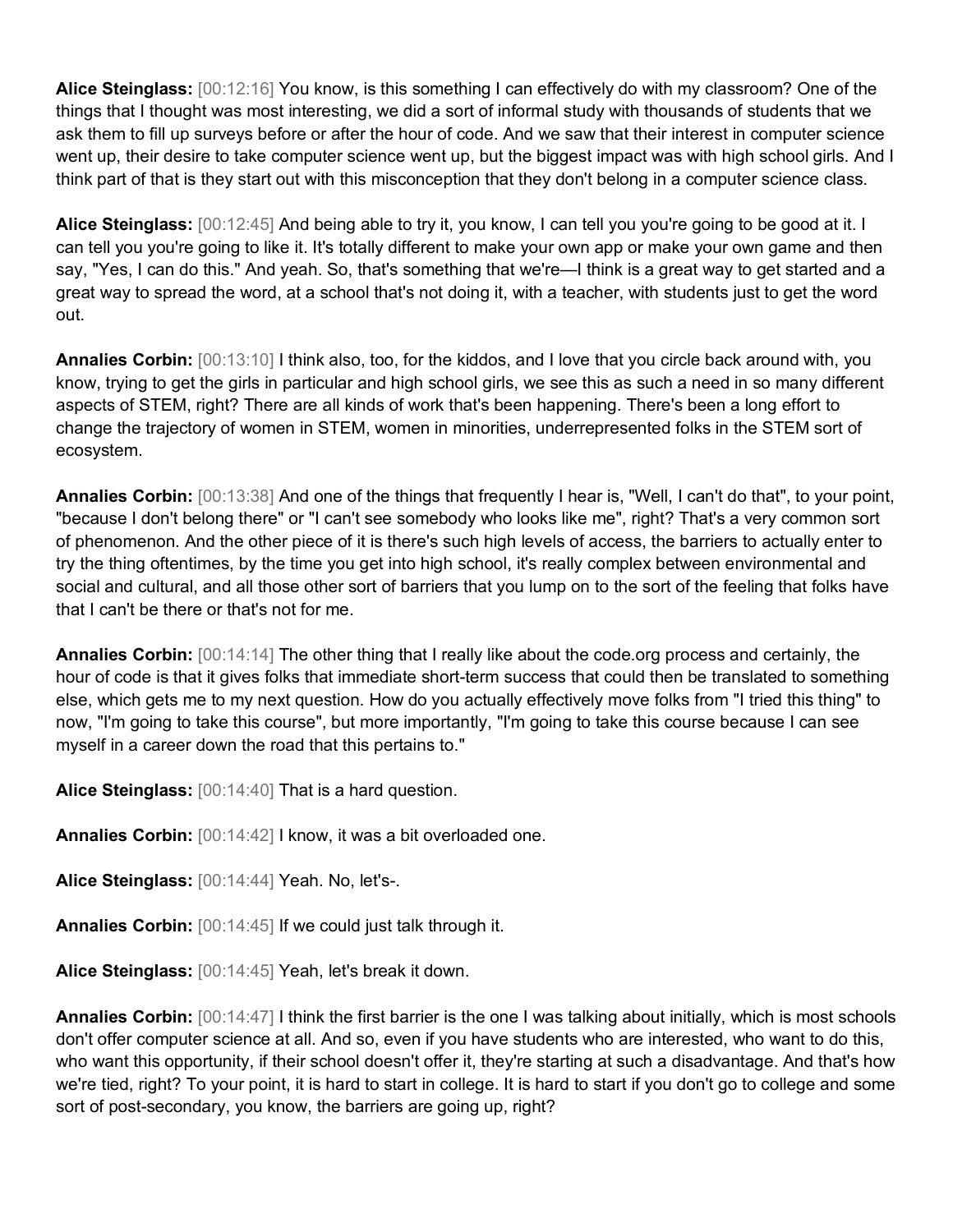**Annalies Corbin:** [00:15:18] And so, giving the students the opportunity to start younger, I think, is really important. And, you know, this isn't something we should just push off to high school and say, all of the high schools will deal with it or the middle schools will deal with it. I think it's important to engage the students, you know, starting in elementary school. And I think this is particularly important when you get to your question of girls because the research shows that girls interested in computer science tends to fall off, the same as other STEM subjects between about the ages of 11 and 14. And, you know, I've been in these second grade classrooms, the girls are excited to do computer science in second grade.

**Annalies Corbin:** [00:15:53] I was in the classroom and these little girls were making, like trying the apps that they wanted to design, like just drawing pictures of them. And this is also a good thing to do is to help your students connect the work to the goals that they have, right? Instead of telling them what their goals are, ask them what they want to do. You know, what else do they want to create, what game do they want to create? What do they want to do with their career? And, you know, it could be anything. Maybe they want to go into marketing, maybe they want to be a designer, maybe they want to go into medicine. Right now, I'm hoping a lot of people want to go into medicine.

## **Annalies Corbin:** [00:16:30] Yeah, exactly.

**Alice Steinglass:** [00:16:30] And helping them see how computer science can be part of that. So, these students are designing these apps, and they're drawing pictures, and they're showing it, they're like, you know, "Ms. Alice, Ms. Alice, I've got this little heart robot and it's sort of, well, over the place." And it's, you know, and I don't know, I'm not a—kind of wish the robot wasn't a heart robot, but, you know, I'll take it, I'll take it as a heart robot, right? Like they're excited at that age.

### **Annalies Corbin:** [00:16:56] Right.

**Alice Steinglass:** [00:16:56] And then, we see, you know, we could go to all these different studies, but we see that there is this falling off, and I want to give them the supports, so when they do see the computer science class in high school, they've got something that they already know that they feel like they can do, and they can see themselves doing it, and they could see themselves being successful at it. Beyond that, there's a lot of things schools can do to help support getting women into these classes, young women into these classes.

**Alice Steinglass:** [00:17:25] The number one thing that the research shows is telling a student you think they'd be good at it. Girls are less likely to be told that both by their parents and by their teachers. And it's something that schools can do. There's a—we did a case study with the Lincoln Public School District in Nebraska. They did an amazing job of getting a ton of young women to sign up for computer science classes. And they even had the soccer coaches going and writing letters to all of these women saying, "Hey, I think you'd be good at computer science. I think you'd be good at computer science." And-

#### **Annalies Corbin:** [00:18:00] That's awesome.

**Alice Steinglass:** [00:18:02] It works. It works. We have these suggestions and others at code.org/girls, we're just trying to share some ideas around what can you do as administrators and as teachers to help that happen. I think this is an area where, you know, teachers can have a huge impact, administrators can have a huge impact, counselors can have a huge impact. Everything from, you know, when do you schedule the course? Do you schedule it conflicting with the, you know, classes that are most popular for young women or do you schedule it at the time when they can make it?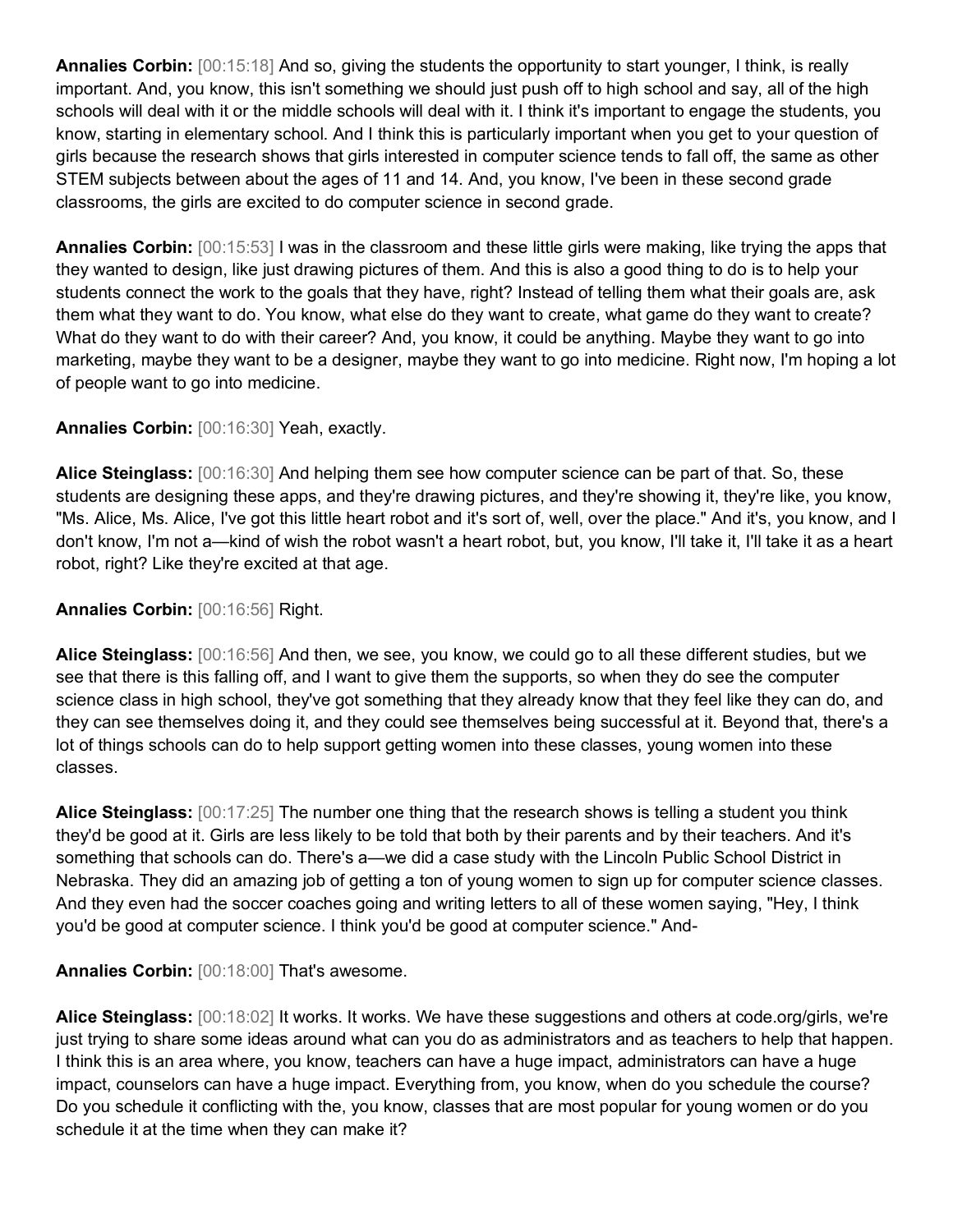#### **Annalies Corbin:** [00:18:34] Right.

**Alice Steinglass:** [00:18:35] Do you encourage the young women to take the class? Do you give them credit? Making it count for graduation credits and count as, you know, a real course does increase the number of women taking it. So, there are choices that we can make as administrators, as counselors, as teachers that can really help encourage the young women in the classes.

**Annalies Corbin:** [00:18:56] Yeah. And one of the things that we will often talk with our schools, especially when we're working with school districts and they are thinking very deliberately about how to sort of have a scaffolded alignment between elementary and high school from a programmatic standpoint, not just from, here are our state requirements, here are our obligations as students, but when they're really sort of thinking more about how do we scaffold students to be able to take advantage of academies or pathways that we plan or we have when the students get into high school.

**Annalies Corbin:** [00:19:28] And one of the things that we talk about with them frequently because computer science right now always comes up as it should, and we're thrilled to see that. And part of the conversation we have is let's weave coding in particular through all of the other courses that are happening along the way to a formalized computer science course or sets of courses in the schools that are very fortunate so that to your point, when it does finally arrive and there's a course to take that the students have not only had experience, small pieces of experience, but more importantly, from my perspective, is that they understand the context by where computer science and coding is immersed in literally everything they could do.

**Annalies Corbin:** [00:20:13] It's involved in every career, in every industry. You can no longer separate it out. It's not a thing that sets aside. So, what we have found is that the students who have been exposed to it over and over and over again do not hesitate to sign up for those courses because they can, in fact, see themselves and the potential for it. The other thing that we find that's quite remarkable where the students participate in those environments is, they will often lean on apps, coding, those opportunities as part of their native solutions when they're problem solving. And we do not see that in schools that don't utilize it.

**Alice Steinglass:** [00:20:51] Yeah, I think that's fantastic. I love that you guys are doing that kind of connection. I'm curious, how did you support the teachers in that? That's been a—you know, it can be a challenge, to have—you know, if it's, well, entirely different subject.

**Annalies Corbin:** [00:21:04] Yeah. It absolutely can.

#### **Alice Steinglass:** [00:21:08] Yeah.

**Annalies Corbin:** [00:21:08] Well, so two ways. So, the first one is to make sure that the teachers who are willing and sort of see the value of that type of integration, and we make sure that they get the professional development that they need in basic coding. And so, a fair number of them, you know, in Ohio, we are partners, say, with code.org, so with OSLN, that makes it really, really easy. So, in Ohio, it's easy for us to deploy teachers and really sort of push them into the programming that already exists in the state to at least get them at that sort of entry level ready to do that.

**Annalies Corbin:** [00:21:37] Some of our other states don't necessarily do that. They're not as organized in terms of the deployment that they have, but almost all of them do have local resources designed to sort of move coding and computer science into K-12 in some fashion. Some are better than others, right? Well, we tried to put those type of resources around them to at least give them the exposure. And then, we couple that. So, back to your original question, how do we support them in the English class or the social studies or in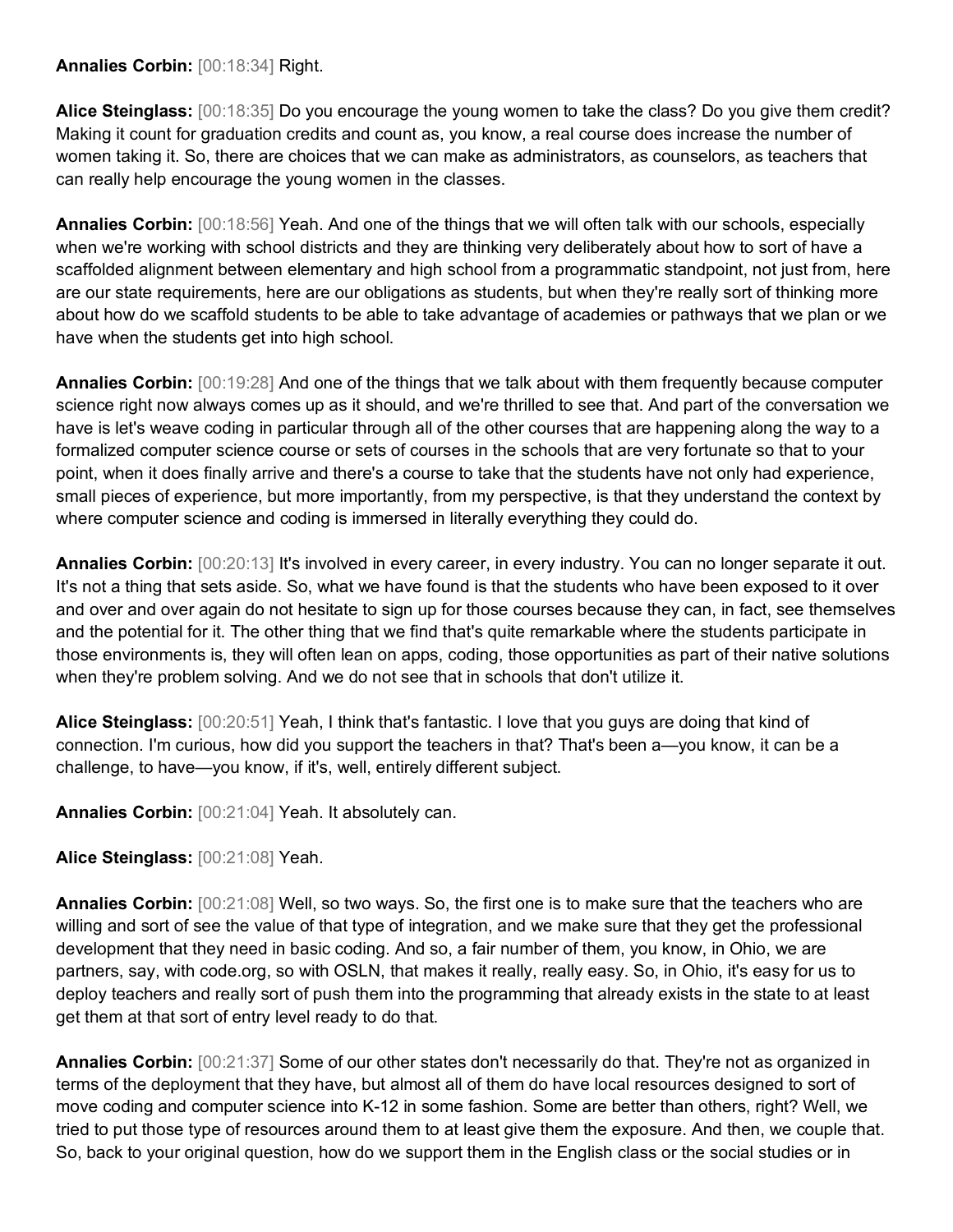science to be able to do that, is we really try to shift them from whatever their traditional curricular approach happens to be into a very applied problem-based environment.

**Annalies Corbin:** [00:22:15] You can't solve problems without recognizing that I have to bring a whole variety of topics, subjects, and skills to bear. And so, we support them in learning how to think about the ecosystem of what you need to solve a problem that you bring it in, whether it's your content or not. So, if I need math to solve this problem and I'm the English teacher, so what, I'll either go partner with the math teacher or along with my kids, I will learn the math necessary to help them progress in whenever that project is in that ecosystem.

**Alice Steinglass:** [00:22:47] Yeah.

**Annalies Corbin:** [00:22:48] It's a big lift.

**Alice Steinglass:** [00:22:49] Yeah. And I think that that is something that we've done in different ways at these different age groups, right? So, when you talk about elementary school, it's almost always integrated, right? I think one of the hardest parts about teaching elementary school is we ask teachers to be math teachers, ELA teachers, SEL teachers, computer science teachers all at once. And also, it's one of the best parts, right? That it is an age group where you see, you know, these things that are harder to do in middle of high school, these cross-curricular connections in elementary school.

**Alice Steinglass:** [00:23:22] You know, the social studies project is about history. It's about SELs, the students are learning to work together on these projects. And it's about writing. And it's about reading, right? It's sort of the teachers are bringing these subjects together. And so, with elementary school, a lot of our teachers are not—they're not specialists, they're not tech specialists. They're just elementary school teachers, just at the wrong word there, they are elementary school teachers, they're doing all of these things, right?

**Alice Steinglass:** [00:23:47] And we try to make it easy for them to pick up computer science as something that they can add into their subject, you know, once a week where they're learning some focused skills around computer science, how to make things happen on the computer. And then, if they learn those skills, then the teachers have the ability to do more with the students, right? So, maybe that next, you know, project that could connect, right? It could be, you know, something that is both a history project and a computer science project all at the same time.

**Alice Steinglass:** [00:24:17] In middle and high school, we really believe in the idea of project-based learning. And I think computer science lends itself really well to the idea of creating meaningful projects. There's a lot of space in a computer science classroom to not just answer a question, but to get to create something and to get to create something meaningful to you. And the more the students build up these skills to be able to create projects that are meaningful to them in computer science, I think the more they have the ability to make connections to other subjects and do things that cross connect, right?

**Alice Steinglass:** [00:24:51] So, if they learn how to build a web page, then they can build a web page about another subject, right? If they learn how to build an app, they could write, you know. We've got actually right now with schools closed, we put up a new web page called code.org/athome. One word, athome. And what we're doing up there is providing a bunch of materials that students can do at home. So, we've got code break, which is like a weekly class we're teaching. We have lessons students can do at home. But one of the things we've put up, especially for the middle school students, are projects that teachers can spend at home for their students to allow them to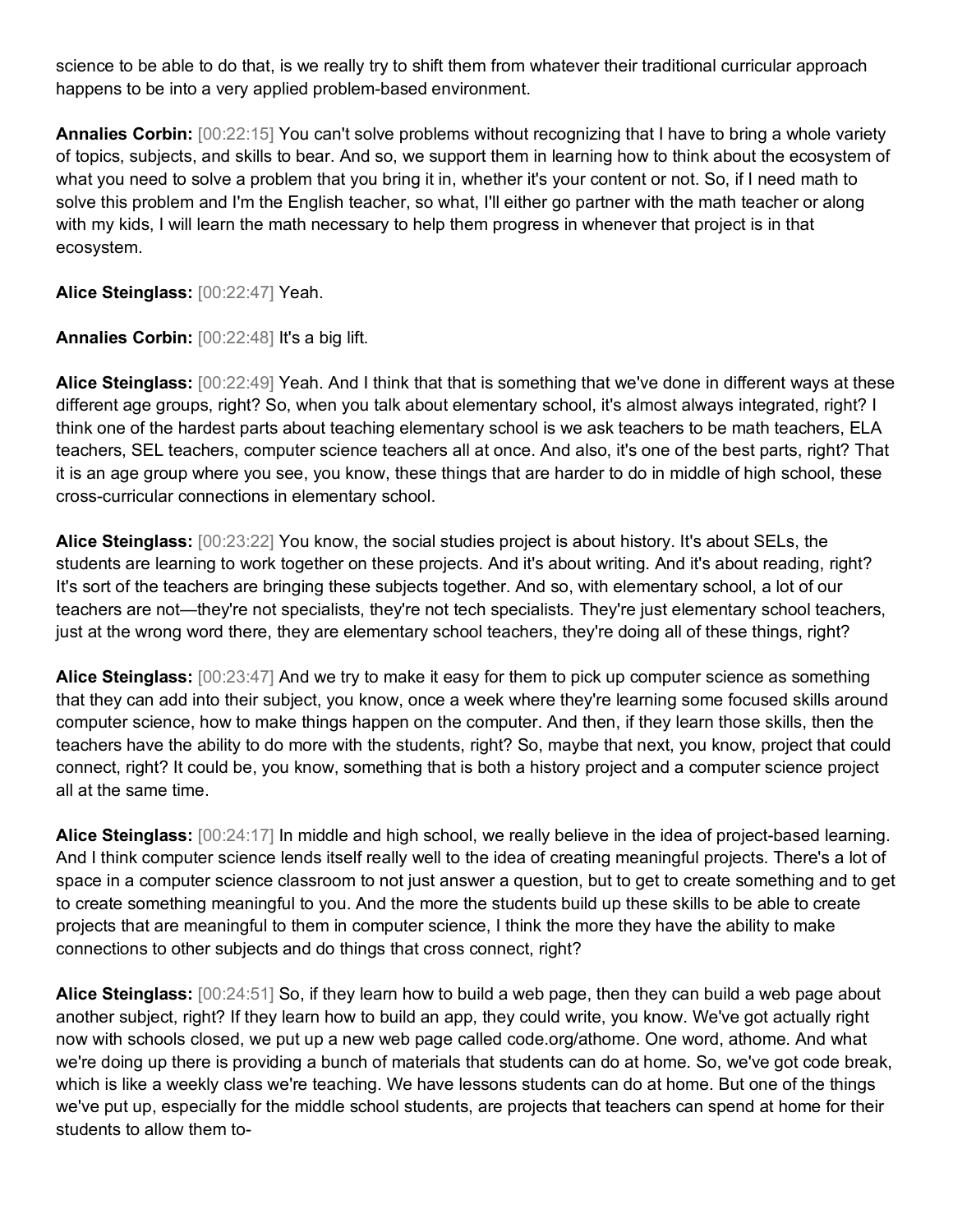**Alice Steinglass:** [00:25:29] You know, while they're at home, if they want to or if their school's doing some sort of extended learning to be able to make something that connects computer science possibly to another subject, teaching science concepts with computer science or right to choose your own adventure book, which could be an app that can choose your own adventure or it could be a web page that can choose your own adventure. I think there's a lot of opportunity for these cross-curricular connections and the barrier, the first barriers to having the skills to be able to do that, right? You know, you need to be able to create an app to create the app that then connects you to a different object, though.

#### **Annalies Corbin:** [00:26:08] Right.

**Alice Steinglass:** [00:26:08] If we build those skills, I think a lot more of that will be good to come and we'll see a lot more of that.

**Annalies Corbin:** [00:26:13] And then, that's exactly what the kids want to do, right? They're hungry for those skills, circling back around to the fact that these kids live, have grown up in this very, you know, sort of digitalimmersed, it's everywhere. It's in everything that they think about. It's in their classrooms, even classrooms that aren't really, really high tech. The reality of it is it's all around them. And so, the kids are really interested and intrigued and they want to play in that space.

**Annalies Corbin:** [00:26:38] So, the natural hook is there if we can actually capitalize, if you will, on the particular hook or the need that the students are interested in. One of the things that we see frequently is that if we can overcome the barrier at school and get the students and the teachers engaged, and that sometimes, we forget that there can be as big, if not a greater barrier at home. And not because of the lack of access or the technology, but back to this is not what we learned in school.

**Annalies Corbin:** [00:27:15] And so, you get an awful lot of why does this matter? Why aren't we just doing what we always do, right? If it was good enough for me, why is it good enough for my students? And that's a big battle that happens between, you know, progressing and changing school, so it doesn't look like what it used to and being at the forefront of ultimately what students need, and eventually what workforce is looking for. That's a tough conversation sometimes.

**Alice Steinglass:** [00:27:39] Yeah, actually, it is. I don't want to downplay it at all. I think there are two aspects of that. One is, you know, does the school have the support from the parents to offer computer science, right? So, if the administrators and teachers want to do it, you know, do they have parental support from that? We are definitely seeing that's the case that parents want their students to have economic opportunities. They recognize that there's all this technology that they're living with, that they don't necessarily understand and they want their kids to learn that.

**Alice Steinglass:** [00:28:13] So, we do see that schools generally get parental support to offer it, then that means 100%. And if they want more support, they can also send out more information. Oftentimes, there's something that is a great way for a school to tell the parent that they care, right? So, to be able to set up something to the parents to say, "Hey, we're leaders here, we're teaching computer science, is a win for the school." And they get a lot of support from the parents for having done it, for having brought that to their school.

**Alice Steinglass:** [00:28:42] We have a bunch of material at code.org/staff showing, you know, why computer science is important, why it's important for the students. Lots of materials there that schools can use to help them get that support and that win with teachers, with students. Students generally loved computer science. So, that's another place where you get—you know, kids are excited that it's been offered. They like the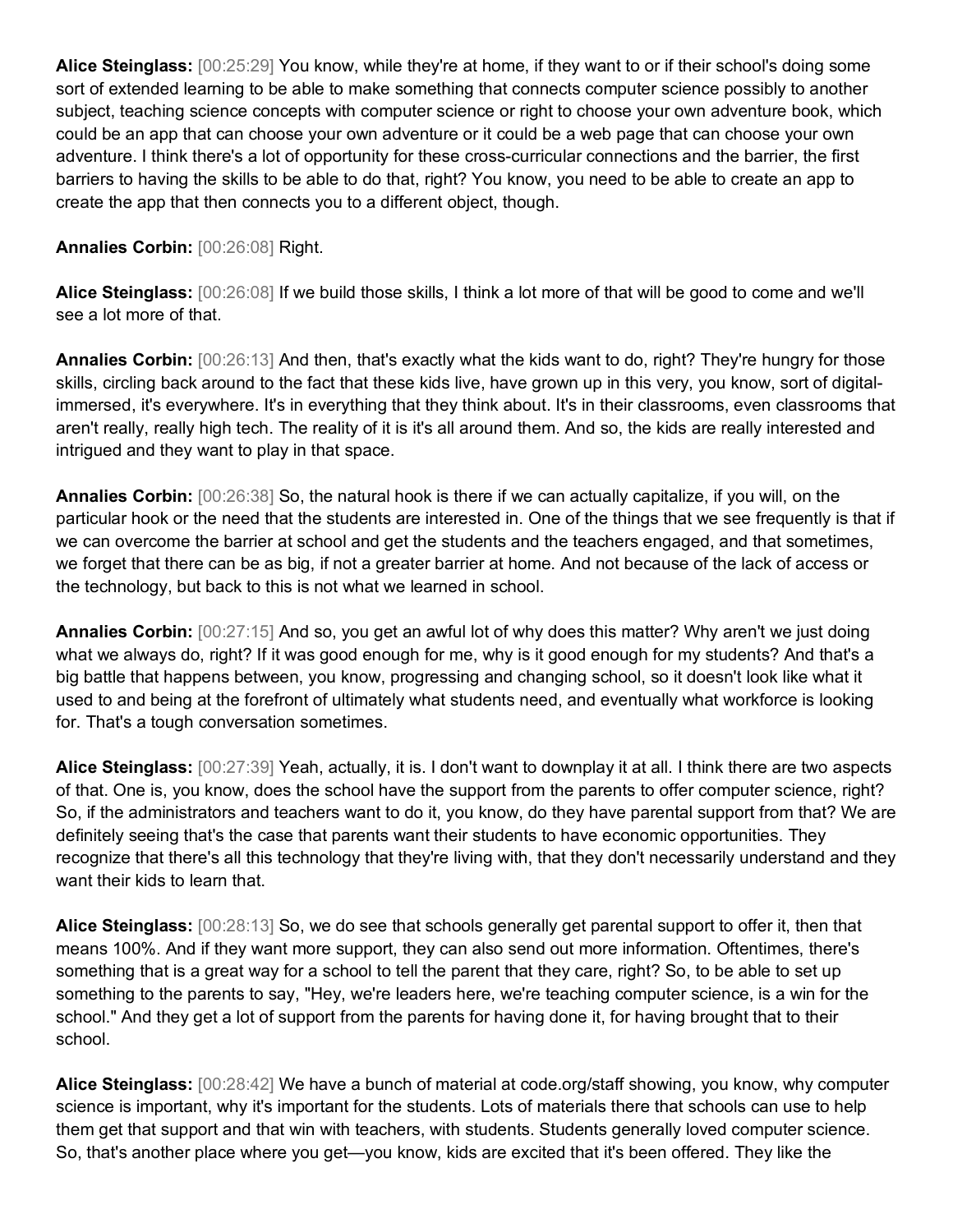classes. So, it's another place where students really—you know, it's a reason students want to go to school is they get to go build that.

**Alice Steinglass:** [00:29:11] So, they get to go make games, right? At the same time, you're absolutely right that there are—this isn't across the board. And the same challenges that we're talking about before, for example, with women for—you know, it can be several situations, but sometimes, you know, you'll have parents who have less background or less exposure to this, who may be less encouraging to their students to take these courses. And that's something the administrators need to overcome, right?

**Alice Steinglass:** [00:29:38] If girls are less likely to be told by their parents they'd be good at computer science, then they're going to be less likely to sign up for these classes at school. And you're going to have the same differences that are perpetuated in an ongoing way because the parents may not recognize that they're even—that they are not encouraging their growth in the same way. And that's something we need to continually help them see so that they can help overcome as well. Yeah.

**Annalies Corbin:** [00:30:09] Yeah, absolutely. We definitely see the same thing. You know, there's something to be said for student encouragement. We always assume that every kid that walks in the door at the Innovation Lab is amazing and is going to be capable of solving big, giant, global, world problems. We don't know which kid that is, but we assume that every single one of them can be that. And we see the difference, right? Because they walk into the door, no matter what their background or their experience has been, their educational journey.

**Annalies Corbin:** [00:30:09] And they will often come, you know, especially the kids who come and spend all summer long with us. And we're fortunate. We sometimes have that happen, you know, the same back as a kid's week after week after week all summer long. And the difference between a kid in that first week, on that first day and a kid at the end of the summer is, you know, that first hesitant kid or I can't do this, I'm not smart enough, I'm not good enough, they'll give you this litany of things, right?

**Annalies Corbin:** [00:31:06] And by the end, they're directing the other kids about how fast they need to go and get on board and here's what we're going to do, and we've got this plan, and we've got this presentation, this company is coming in, and we're going to show them this amazing new app that we've built, right? And they own it. And they're teaching the other kids. And you realize that if you step out of the way, that that encouragement alone is there was that one piece, that secret sauce that was missing for that individual kid, and suddenly, they just take off because you put them in their element. So, that's awesome, yeah.

**Alice Steinglass:** [00:31:37] But I think sometimes also, there are just these barriers in the way that are these fake barriers, but they're real. I don't know how to put that.

**Annalies Corbin:** [00:31:44] Yeah, yeah.

**Alice Steinglass:** [00:31:45] But I have a student, and she didn't know how to use the mouse, right? And so, she gets into the class and all these other kids are, you know, they're like wheezing ahead and they're clicking on things. And, you know, computers are hard if you can't use the mouse, right? And, you know, she just didn't have the familiarity, like knowing where to click or what to do with the computer. And so, you know, after the first day, she just felt so far behind, right? But like she did a blog.

**Alice Steinglass:** [00:32:16] And that's one of the reasons for our—of course, that's why we do so many unplugged lessons for the middle and high school courses. We start out with a unit of unplugged so that, you know, whether you've got a lot of experience with computers or this other student doesn't, now, we're going to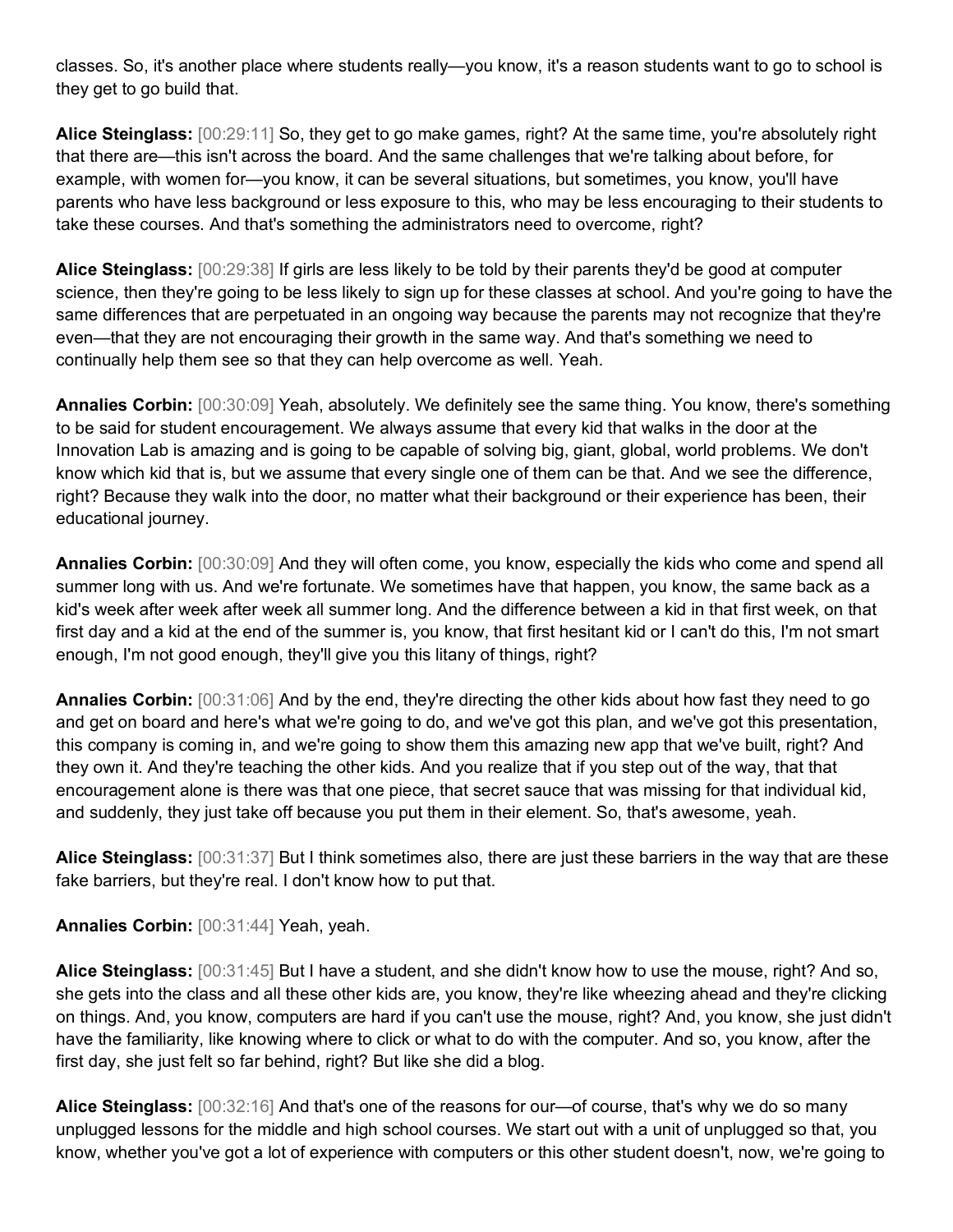start our middle school class by trying to build towers out of paper. And we're going to learn about the design process. And we're going to learn about iterations.

**Alice Steinglass:** [00:32:40] And, you know, paper crumbling and falling down and see how high we could build it again. And if that practice helps us build the classroom dorms and helps us build the way we want the classroom to interact, then it helps build confidence with, I can do this, you know, for a unit before we get to the point where we're on computers, where some kids may have experience and some kids may not. So, this girl, she's struggling, she didn't think she was doing very well.

**Alice Steinglass:** [00:33:07] And luckily for me, she wasn't allowed to drop out. It was required. She had to take it. And, you know, we kept going. And she was fantastic. She got it. She figured it out. She went above and beyond. She was, you know, building things and building more things. And we were building these—we're doing a little bit of physical computing, and we're making little smart homes. And she made all the lights light up and like all sorts of cool stuff. It was amazing by the time she was done.

**Alice Steinglass:** [00:33:43] But I think that that's important, that we give our students a chance to get through some of these things, and especially, you know, some of these kids who don't feel like they belong or don't have computers at home or, you know, any of these sorts of barriers that make them think that I don't belong in computer science class. You know, if we can get them through those and give them an opportunity to build something that they care about, that they're successful at, then, you know, we could build their confidence and get them to a place, where, you know, they think they could do it. She now wants to be a computer scientist when she grows up. So, we'll see.

**Annalies Corbin:** [00:34:18] Oh, that was a big win. There you go. Right? Absolutely.

**Alice Steinglass:** [00:34:22] I don't know. She's only about sixth grade now, so I don't know.

**Annalies Corbin:** [00:34:24] That kid was empowered. I mean, the moral of our story is A, you recognize there was this disconnect and there was something that you could do about it. It was fixable, right? It was an experiential gap that you were able to back-fill. But more importantly, you know, that kid was empowered, you know, felt strong, felt good, felt worthy and oh, my gosh, look what I'm able to do. And those experiences translate across the board. So, how awesome that she wants to become a computer scientist now. But even if she didn't, you know, the empowerment piece alone would probably ensure that she could be successful in whatever she chose. And I think at the end of the day, that's the high bar that we've set. That's pretty awesome to be able to get to, yeah.

**Alice Steinglass:** [00:35:10] Yeah.

**Annalies Corbin:** [00:35:11] I would like to wrap our conversation up with two things. So, the first one is, what do you hear from the world of industry? And how much does what's happening in the world of industry impact the way the code.org iterates itself? So, talk a little bit about that exchange. The outcomes and the angles and getting more computer scientists in the world as professionals, you know, as it relates to then how and what you think about your programming should be at any given time.

**Alice Steinglass:** [00:35:48] Well, I think there are two aspects to that. I think the first is that, you know, I don't think of this as just like catch up, right? There are actually—it turns out that, you know, two-thirds of the computing jobs in America are outside of the tech industry. These jobs are not just for tech companies, they're everywhere. There are 500,000 current openings for computing jobs. They're the number one source of all the wages in the United States.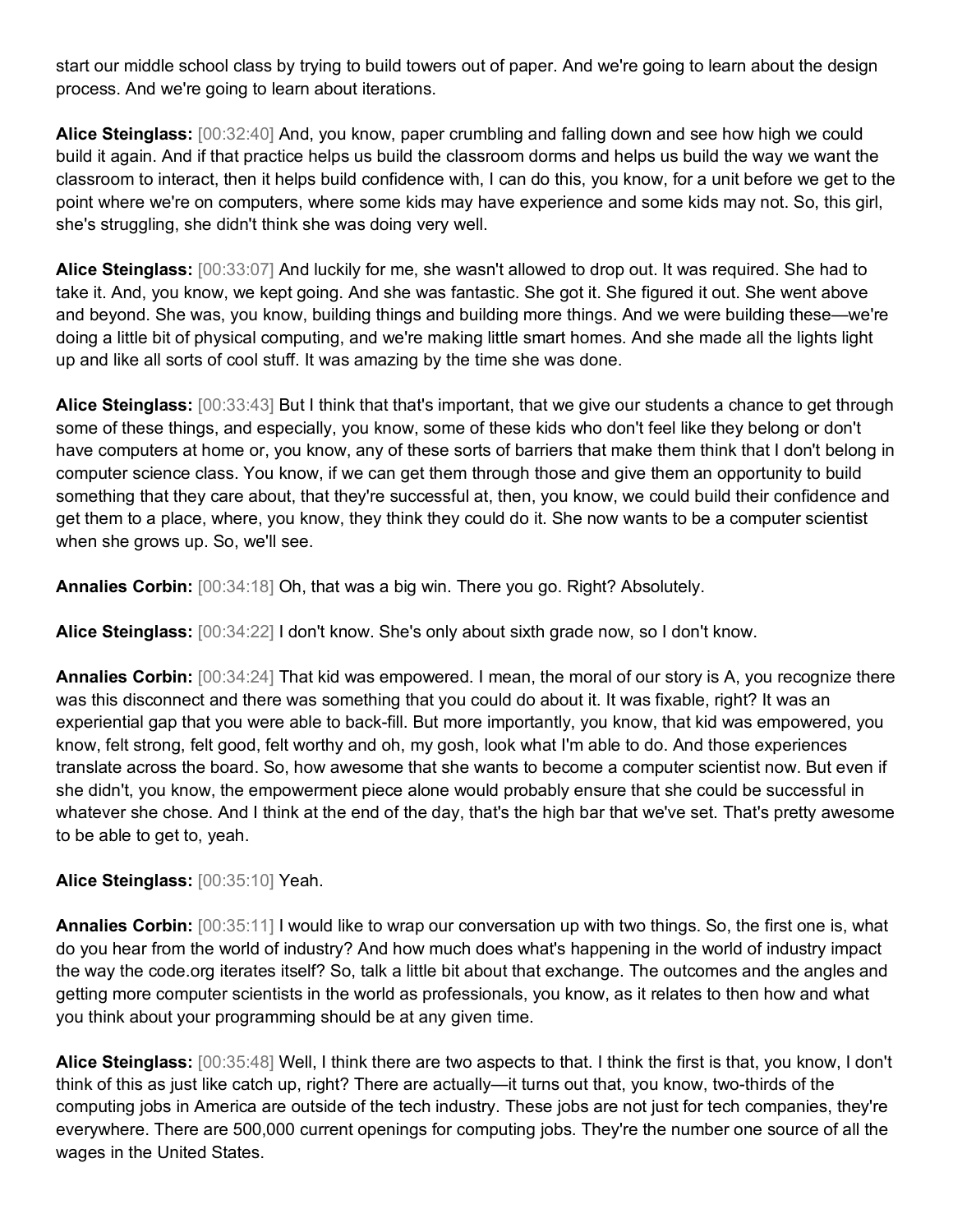**Alice Steinglass:** [00:36:18] This is a space where no matter what students want to do, we believe that we're empowering students with skills that will serve them in their lives, whether or not they want to go into tech. And if they want to, that's great. And if they want to go do something else, you know, they're going to be—we're already carrying around smartphones connected to the internet in their pocket, we already have algorithms all around us, I want every student to be able to understand, you know, what is the cloud and how does the internet work and what are these apps, and feel empowered to be able to know how they're built if they-

**Alice Steinglass:** [00:36:51] You know, it's not that technology is doing something to me, it's that I have the ability to be a part of creating this technology in whatever role I go into. In terms of what specifics they need to know, like, you know, what is the current trend in the tech industry around this language or that language, it's all changing. It's all going to constantly change, right? When I was learning, you know, I learned basics and I learned Pascal, then I learned C, then I learned C++, then I learned JavaScript, you know, it doesn't really matter, right?

## **Annalies Corbin:** [00:37:22] Right.

**Alice Steinglass:** [00:37:23] When we're talking about K-12 education, we're learning the underlying concepts, right? And those underlying concepts are useful, you know, as the frameworks or the languages change. In K-12, it's foundational. What we're focused on is foundational. I think of it very similar to how we think about biology, right? When you go to school, you're going to learn—in elementary school, you're going to learn, you have to digest this, you're going to learn your bones, right? And then, in middle school, you learn a little bit more about how your body works. In high school, you probably have the opportunity at your school to take a biology class where you can learn things like, you know, how does the sun—I don't know, the quad cycle or something, we forget it, but, you know, you learn, the sun comes out, and we're going to turn it into energy, right?

#### **Annalies Corbin:** [00:38:14] Right.

**Alice Steinglass:** [00:38:15] And, you know, most students will never go on and be an EMT or a nurse or a doctor, but, you know, when you are 40 years old and you twist something, you go to the doctor, and you say, he says you pulled a tendon. You say, "I don't know, I can't remember the difference between a tendon and a ligament", right? I know they're both connected, I can't remember which was which, but I have a vague sense of, oh, yeah, that's one of the things in my body that connects bones and muscles to each other. And I, as somebody who's going to live with this body for my whole life, have a basic understanding of how it works, right? And that's something that everybody should have the ability to know, no matter what they want to do.

#### **Annalies Corbin:** [00:38:56] Exactly. Yeah.

**Alice Steinglass:** [00:38:58] And if I do graduate high school and I say, you know, "I'm really interested in this, I want to do more", I know what that means. I know what it means to go to school, to be an EMT or a nurse or a doctor. In the same way, I think we can all learn foundational computer science, right? We can all learn how the internet works, we can learn about algorithms. We can learn what apps are. We could learn the basics of how they work in K-12 so that, you know, as we go through our lives and we find out that there's some sort of machine learning or AI algorithm that's impacting things like what TV shows I'm watching right now or what jobs I'm applying for or all of that. I know what that means, right?

**Alice Steinglass:** [00:39:37] And when I hear about that, wow, I know what that means. And if I decide to go and say, "Hey, I want to go work in this industry", I'm prepared to go into that. I'm prepared to get started. And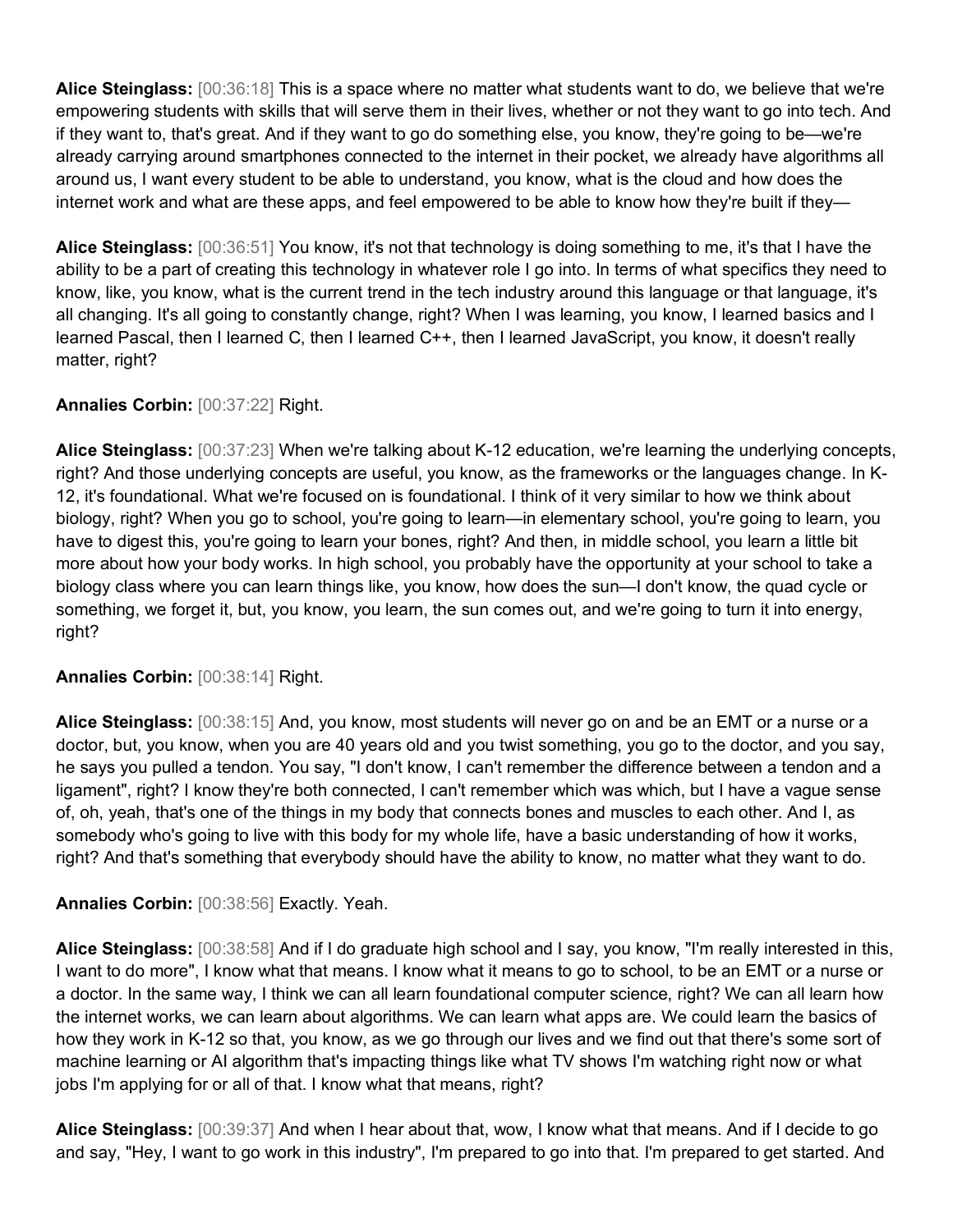that's, I think, the unique foundational place. At K-12, education has always been about foundations. It's about foundations for life. It's about foundations for careers. And computer science is part of that foundational piece that every student should really have an opportunity to do. And in the same way that when we talk about doctors or nurses, you know, that industry is changing constantly, right?

**Alice Steinglass:** [00:40:14] So, if you want to be a professional, if you want to be a professional nurse, you have to constantly take new courses. You're learning about new drugs. You're staying up to date with the latest, you know, procedures, right? And if you decide you want to be a tech professional, then, yeah, you're going to have to constantly learn about what's changing in the industry. You're going to be the person who's getting, you know, figuring out what the latest, you know, JavaScript framework you should be using is.

**Alice Steinglass:** [00:40:41] You should be learning about what's going on. That's fine, right? You're set up to do that if you've got the foundational piece. And in the same way, when I graduate high school, I'm not ready to go straight into a career in the medical profession. There's more I need to do. When a student graduates in high school, having taken computer science, they're not ready to go straight into a career. They're prepared to get started to go into that career.

**Alice Steinglass:** [00:41:05] So, they finish high school. They could then go take, you know, whatever postsecondary thing they want to do to learn, okay, I'm going to learn this specific framework or that they get a four-year degree or I'm going to go do—you know, there's many different paths a student can take. And then, even when they finish that and they go get a career at that space, they're going to continually want to refresh that with all of the, "This technology field is changing fast." So, they're going to be constantly refreshing and staying up to date.

**Annalies Corbin:** [00:41:32] Yeah.

**Alice Steinglass:** [00:41:32] And again, I think the role of K-12 education is not to get students, you know, up to date with the latest, latest, latest thing that's changing, it's to give them the foundations, which they absolutely—we absolutely can in K-12.

**Annalies Corbin:** [00:41:47] Yeah.

**Alice Steinglass:** [00:41:48] Yeah.

**Annalies Corbin:** [00:41:48] Yeah. No, absolutely. I would agree with that. So, I always like to close the program with sort of the sort of sage piece of advice, I guess, right? So, imagine that you are a teacher sort of out on their own someplace in a school district that hasn't really said, "Hey, we're all in", but, "I'm here. I'm listening to you talk about how easy or how accessible this is", let's preface that a little bit, "and I want to give it a go", what's your top piece of advice to me about how I go about changing my own practice in my own classroom and trying to move my community in this direction? Let's end with that.

**Alice Steinglass:** [00:42:31] Okay. Well, I have the short answer and the slightly longer answer. The short answer, just to try one thing is you can try doing an hour of code with your class. I think it's a great bite-sized way to get started. It takes one class period and you can get a sense of what it's about, and hopefully build some momentum in your community around it. If it goes well, do it again and invite the parents, invite the administrators, you know, help build that interest in computer science in your area. My slightly longer answer is I think you should go to professional development, same with anything else, right?

**Annalies Corbin:** [00:43:07] Yeah.